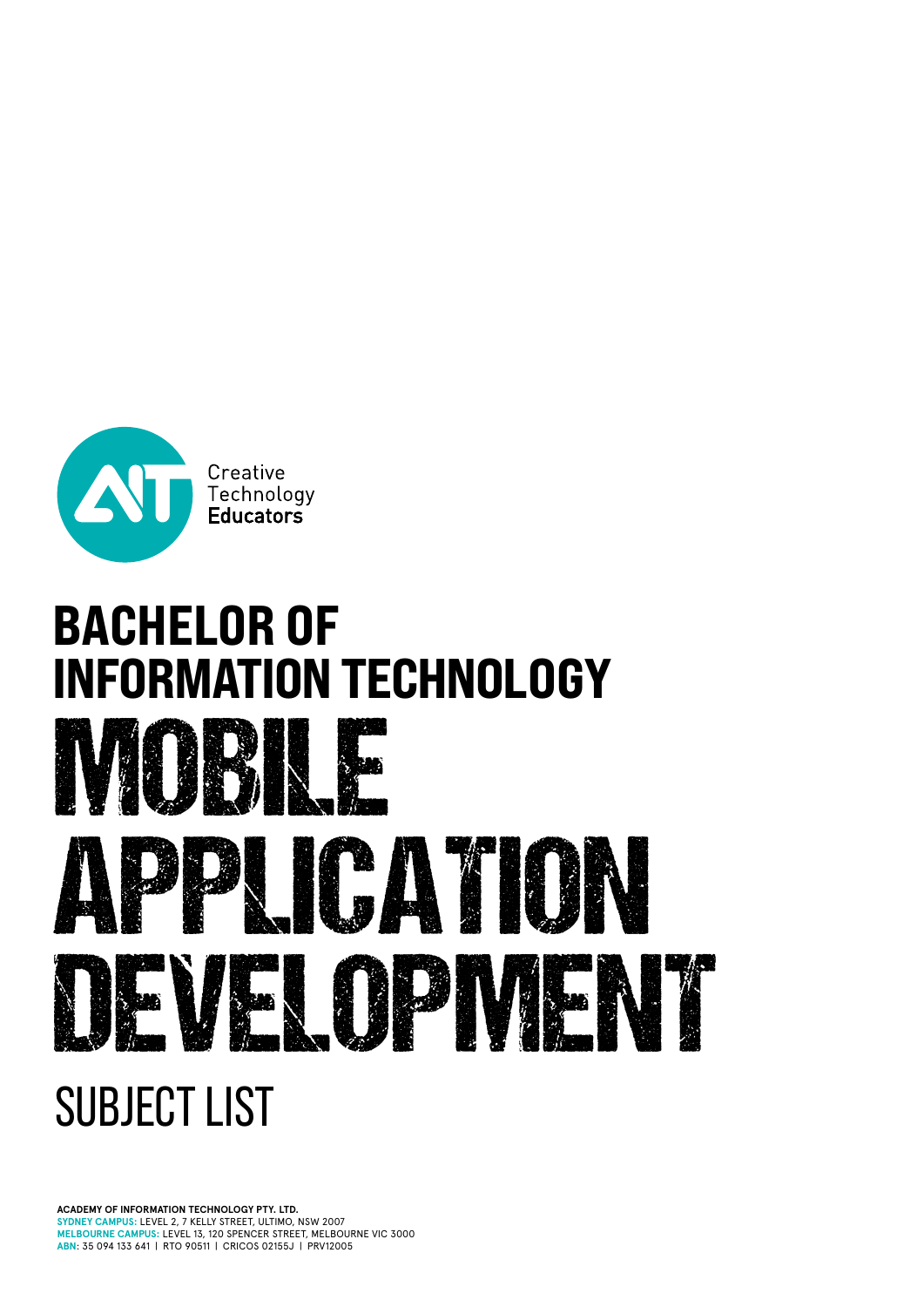

MOBILE APPLICATION

BACHELOR OF<br>INFORMATION TECHNOLOGY

DEVELOPMENT

DIPLOMA OF INFORMATION TECHNOLOGY CRICOS CODE:094330D

SUBJECT LIST

ASSOCIATE DEGREE IN INFORMATION TECHNOLOGY (MOBILE APPLICATION DEVELOPMENT) CRICOS CODE:094329G BACHELOR OF INFORMATION TECHNOLOGY (MOBILE APPLICATIONS DEVELOPMENT) (STANDARD) CRICOS CODE:080428J

BACHELOR OF INFORMATION TECHNOLOGY (MOBILE APPLICATIONS DEVELOPMENT) (ACCELERATED) CRICOS CODE:080429G

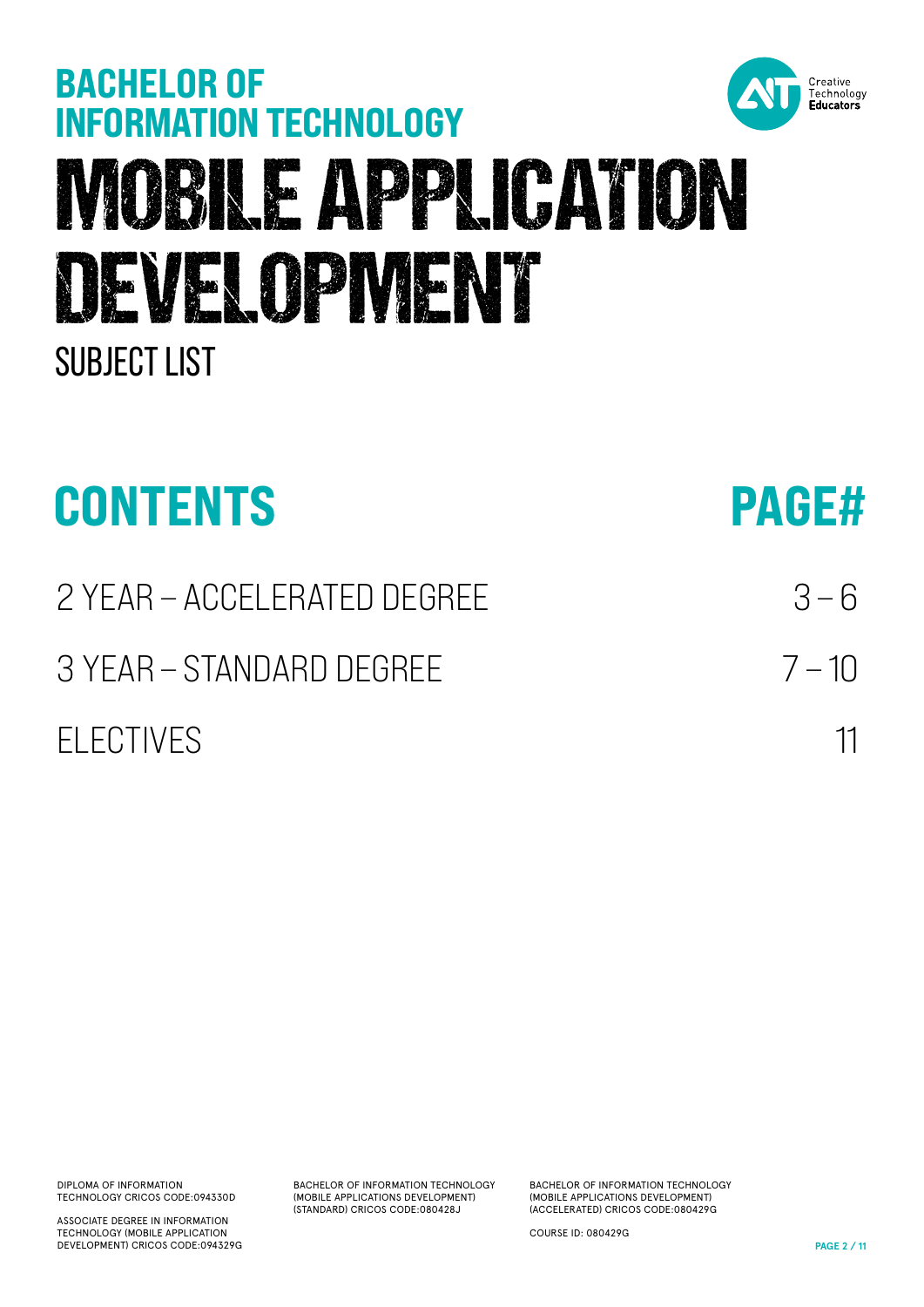

# **YEAR 1**

*(start dates February, May, or September)*

#### **TRIMESTER 1 — SUBJECTS**

#### **Introduction to Web (INT1012)**

This subject introduces HTML markup language, which is the essential language used in web development. It will focus on HTML, CSS and introduction to web scripting language libraries as they relate to modern practices in web development. Students will actively learn how to use these languages to facilitate the building of modern, attractive and reliable websites. This subject underpins each student's practical knowledge, as they progress with confidence into more complex web development. They will learn to build simple and responsive web pages with HTML, including basic page content structure, applying formatting styles using CSS, and understanding how web scripting libraries is used for basic interactivity. Throughout the semester and by the end of the subject, students will be on their way to becoming frontend developers, helping to build portfolios with a skill-set needed for many positions in this fast-developing area of IT.

#### **Information Systems (CMP1042)**

The subject provides students with an overview of existing and emerging technologies that affect the operations and management of a business. Students will investigate the relationships businesses have with external entities, for example, customers, suppliers and regulators, and the products and services they offer. The first half of the subject is structured to help students understand why and how information systems are used by organisations. The subject covers how to develop the problem solving, interpersonal communication and analytical skills required for developing an information system for clients. Students learn the theories and applications of Information Systems. In the second half of the subject the focus is on the specific technologies comprising Information Systems and their development.

#### **Foundation Programming (CMP1041)**

This subject provides essential skills in the conceptualisation and techniques of programming and software design. It introduces techniques for designing algorithms and implementing them as computer programs using a high-level programming language. Emphasis is placed on

real world processing tasks, involving students in interactive program development, execution and verification. Students will learn techniques such as debugging and testing. Major areas that are covered will include OOP, data and controlling flow, and arrays. Students will also learn the basic design elements of programming and how to construct solutions using specifications. This subject is a part of system development management and system design that is a fundamental element of all Information Technologies programs. It builds on developed skills in development tools used and software development to focus on the creation of software projects.

#### **Programming I (PRG1002)**

This subject contains the knowledge and skills required for understanding fundamental programming. During the subject, students will learn how to apply programming concepts, basic variables, constants and functions to build small programs. The information covered in this subject is essential for programmers at all levels.

#### **TRIMESTER 2 — SUBJECTS**

#### **Database Systems (PRG1048)**

This subject introduces basic concepts and principles of database systems, especially relational databases, to emphasise the importance of a well-designed database in practice. Students will learn how data is structured and managed within a relational database.

This subject is structured to walk students through the necessary steps to design conceptual and relational models, and implement these using basic DDL-SQL commands. Basic and advanced DML-SQL commands are also presented to enable retrieving accurate information from the database. Students are also encouraged to further explore other aspects of database systems, such as security and future databases.

#### **Introduction to Software Engineering (CMP1043)**

This subject provides students with the skills and knowledge to design sound structured computer programs and then moves into a detailed examination of object oriented

DIPLOMA OF INFORMATION TECHNOLOGY CRICOS CODE:094330D

ASSOCIATE DEGREE IN INFORMATION TECHNOLOGY (MOBILE APPLICATION DEVELOPMENT) CRICOS CODE:094329G BACHELOR OF INFORMATION TECHNOLOGY (MOBILE APPLICATIONS DEVELOPMENT) (STANDARD) CRICOS CODE:080428J

BACHELOR OF INFORMATION TECHNOLOGY (MOBILE APPLICATIONS DEVELOPMENT) (ACCELERATED) CRICOS CODE:080429G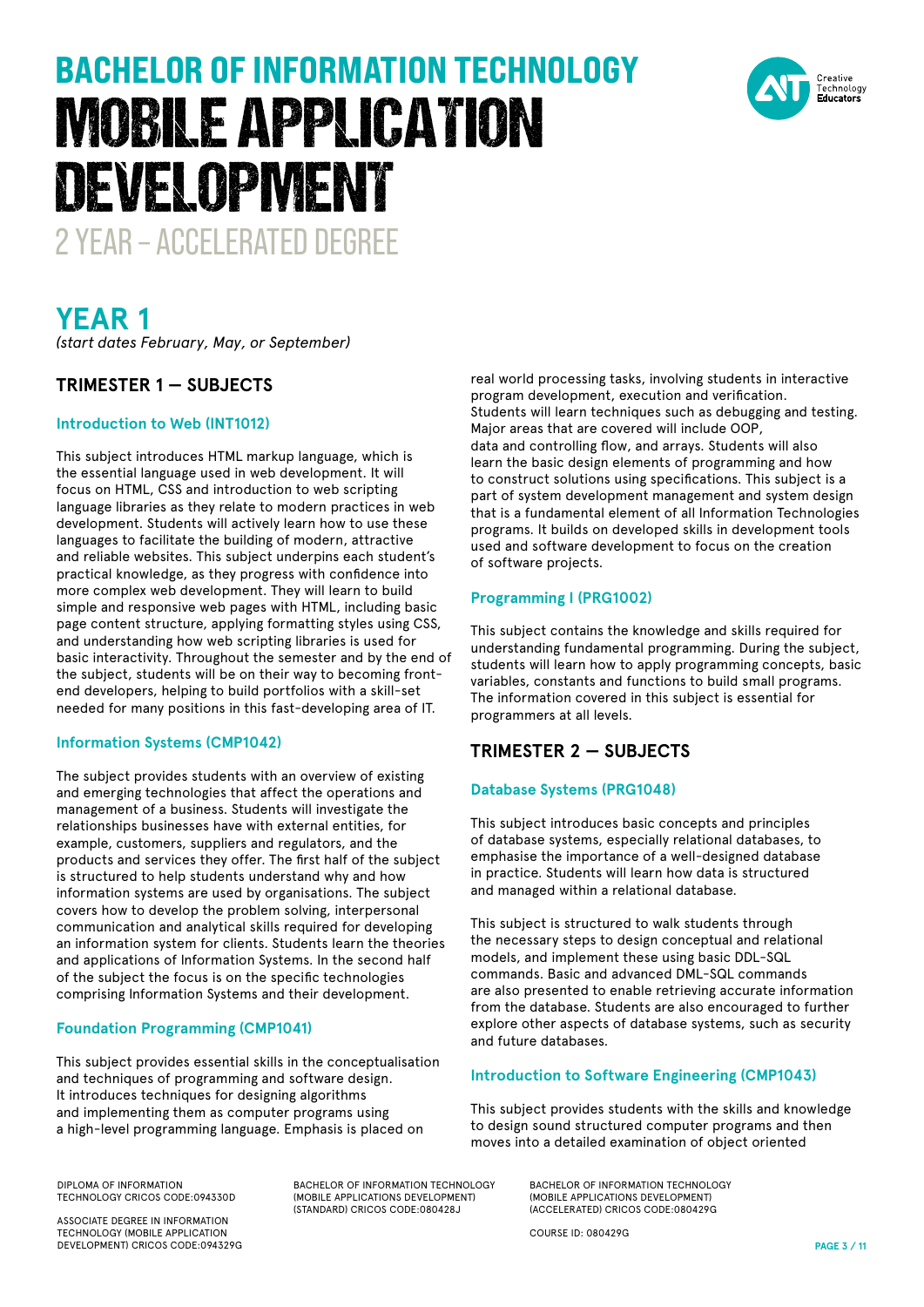

analysis and design using the Unified Modelling Language (UML). Students will understand the concepts and application of UML to software development, and will have opportunities to use UML for software creation while developing further understanding of software concepts and problem solving approaches. The role of software engineer and the software development life cycle will also be covered. **Discrete Mathematics (PRG1010)**

Discrete Mathematics introduces students to a wide range of terminology and tools that have particular use in computer science. In this subject, emphasis is placed on mathematical and computational skills. Students will also focus on developing reasoned arguments and creating clarity through the exploration of number systems, matrix operations, algorithms,and discrete structures, such as sets, graphs, combinatorics and logic.

#### **Programming II (PRG1006)**

This subject builds on the knowledge and skills students obtain in an intermediate programming subject. Students learn how to create and use classes to build object-oriented programs. This subject covers the fundamental programming concepts that all object-oriented programmers require including object-orientation; classes, objects and interfaces; basic structures; special member functions; declarations and statements; standard libraries; and exception handling.

### **TRIMESTER 3 — SUBJECTS**

#### **JAVA (PRG1049)**

This subject continues the examination of object-oriented programming using Java. It also introduces graphical user interface development using Java. Students learn the fundamental principles of interface development and are then required to apply these in the development of a program with a graphical interface. Students also examine database connectivity and network application development using Java.

#### **Digital Project Management (INT1050)**

This subject covers the basic principles of project management. Students will learn the essential theory of managing projects and will work in small teams to produce proper and complete documentation for a small project of their choice. The emphasis is on the project management of typical tasks and on providing a thorough understanding of how formal project management can be vital for the successful completion of major tasks which may require many resources. The project management skills gained can be applied to a wide range of project types and contexts.

#### **Systems Analysis and Design (CMP3045)**

This subject introduces basic principles of software requirements, analysis and design. The objectives are to establish a requirement analysis and design templates where more detailed material regarding specific aspects of requirements and design techniques and issues fit. In doing so students will apply their skills and knowledge of understanding requirements, a range of modelling techniques, methodologies and approaches.

#### **Foundation Networks (CMP3044)**

This introductory networking subject is designed to orient students in the basics of how data is exchanged and how small networks are designed and implemented. It will give students an understanding of the basic concepts and operations of networks, such as the internet and data networks (LANs and WANs). Topics will include TCP/IP and OSI network layers, transmission, error detection and correction, and an overview of network security and management.

### **YEAR 2** *(start dates February, May, or September)*

### **TRIMESTER 1 — SUBJECTS**

#### **Interface & Experience Design (DES1060)**

This subject teaches students how to design, implement and evaluate user interfaces to meet predefined quality characteristics of functionality. Students will also learn to create a user centric experience for web and application design. Concepts, theories and technologies underlying the methods and techniques are introduced and explained. Students will apply all that they have learned to develop and implement interactive user interfaces for systems, applications, products or services.

#### **Enterprise Systems (CMP1046)**

This subject introduces current enterprise computing concepts, challenges and opportunities. Students will learn the main components of the enterprise computing environment and its component-based and service-based oriented architectures, and will develop an understanding

DIPLOMA OF INFORMATION TECHNOLOGY CRICOS CODE:094330D

ASSOCIATE DEGREE IN INFORMATION TECHNOLOGY (MOBILE APPLICATION DEVELOPMENT) CRICOS CODE:094329G BACHELOR OF INFORMATION TECHNOLOGY (MOBILE APPLICATIONS DEVELOPMENT) (STANDARD) CRICOS CODE:080428J

BACHELOR OF INFORMATION TECHNOLOGY (MOBILE APPLICATIONS DEVELOPMENT) (ACCELERATED) CRICOS CODE:080429G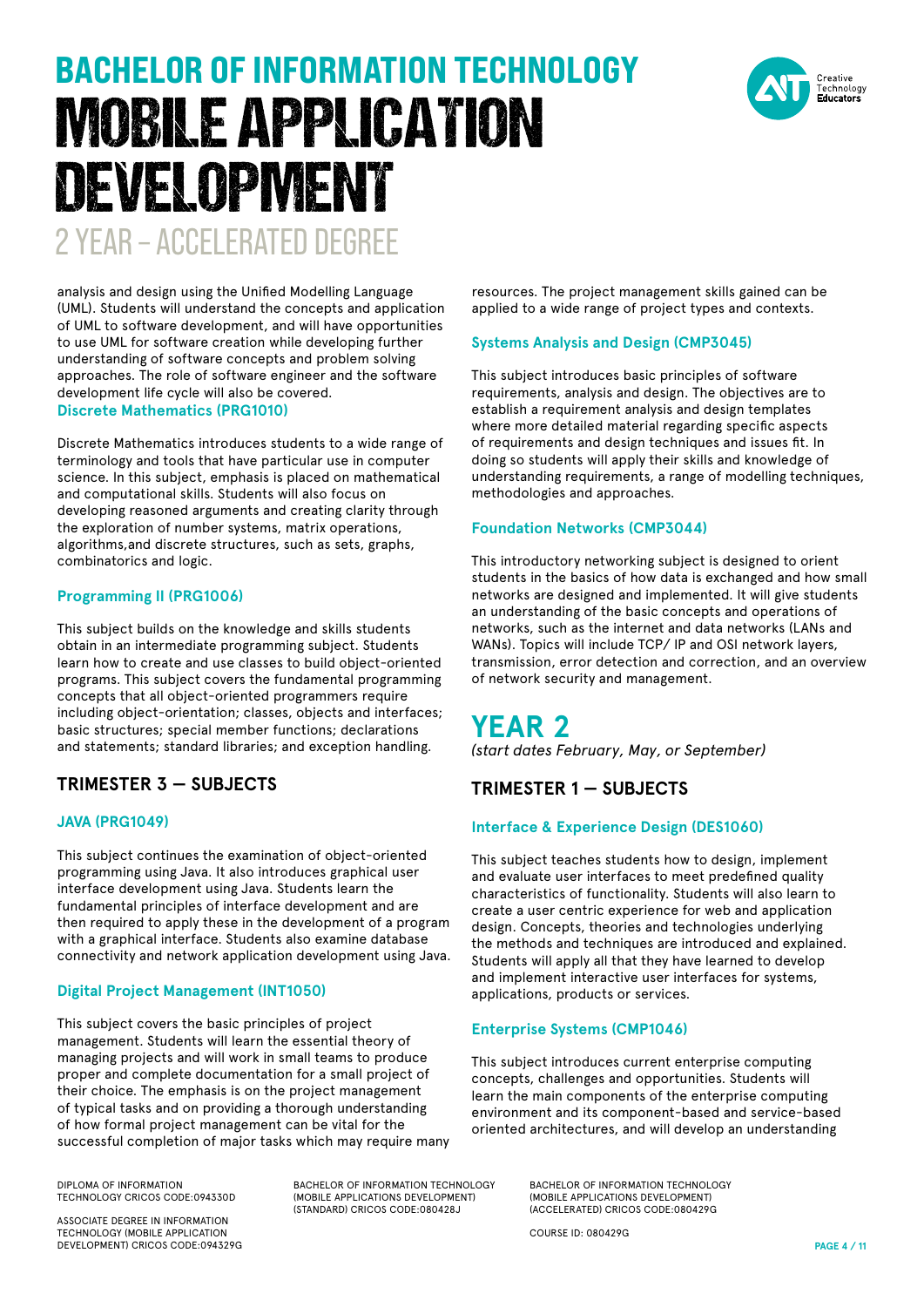

*(start dates February, May, or September)*

of the differences between various cloud platforms. Students will study the complexity of enterprise computing environments and their new evolving technologies, and will learn development techniques for implementing enterprise applications. The subject focuses on basic standards, architectures and technologies used in enterprise computing, the key components of enterprise applications and their implementation in .NET technology.

#### **Mobile App Android (PRG1050)**

This subject extends knowledge on mobile device application development. It covers advanced technologies for the mobile devices application. This subject addresses Android for mobile devices and how to implement an effective user interface for a mobile application by applying software engineering techniques and an advanced software development methodology in practice. Topics include the mobile application framework, Pattern and Human Interface design, as well as App Design and Store.

#### **Advanced Web (INT1059)**

In this subject, students advance their skills in web design. Drawing on theories and research on advanced web development, students engage with complex information and complete practical tasks, including developing dynamic web pages. Using Javascript and PHP together, students create functions for e-commerce and content management. Methods for ensuring web security comprise an important topic in this subject, and successful students will obtain a strong theoretical and practical foundation before moving onto more advanced web projects.

#### **TRIMESTER 2 — SUBJECTS**

#### **Elective 1**

Students may choose an elective from the approved elective subject list.

#### **Mobile App iOS PRG3051**

This subject extends knowledge on mobile device application development. It covers advanced technologies for mobile device applications. This subject addresses iOS for mobile devices. Students will learn how to implement an effective user interface for mobile applications by applying a software

DIPLOMA OF INFORMATION TECHNOLOGY CRICOS CODE:094330D

ASSOCIATE DEGREE IN INFORMATION TECHNOLOGY (MOBILE APPLICATION DEVELOPMENT) CRICOS CODE:094329G BACHELOR OF INFORMATION TECHNOLOGY (MOBILE APPLICATIONS DEVELOPMENT) (STANDARD) CRICOS CODE:080428J

engineering technique and advanced software development methodology in practice. Topics include mobile application framework, Pattern and Human Interface design, as well at the App Design and Store.

#### **Cross-Platform Apps Development (INT3052)**

The field of mobile development is divided into a range of different programming languages, frameworks and environments. In this subject, students learn to identify the options that are available for developers and will develop a cross platform application of their own. Students will draw on skills and knowledge from previous subjects and apply them to the development of an application that can be deployed on a range of devices and platforms.

#### **Advanced Studio 1 (INT3506)**

This subject is the first part of a two term project. This project aims to prepare students for career roles in a particular ICT discipline or focus area. Students will select a topic of interest and work closely with a supervisor throughout the project. Students can select to work individually (recommended) or within a team of two or three at most. Students, in consultation with the Academic Director, may form a crossdisciplinary team with students enrolled in Advanced Studio in the Bachelor of Interactive Media.

This project is strongly recommended to be taken only in final year, because students will be required to apply knowledge obtained from subjects delivered in the first two years in order to deliver satisfactory outcomes for this final Advanced Studio project. In Advanced Studio 1, students will consult with their supervisor to finalise their topics, develop a methodology, plan their milestones for both trimesters, and complete their research, literature review, analysis, and high level design phases of the project.

#### **TRIMESTER 2 — SUBJECTS**

#### **Elective 2**

Students may choose an elective from the approved elective subject list.

#### **Data-Driven Apps Development (INT3053)**

In this subject, students will expand on the backend development that have been gained in previous subjects, and extend and apply these skills. Students will develop the ability to create and maintain systems that collect and utilise information. A key learning outcome will be the ability for students to create a simple API and a data-driven mobile application.

> BACHELOR OF INFORMATION TECHNOLOGY (MOBILE APPLICATIONS DEVELOPMENT) (ACCELERATED) CRICOS CODE:080429G

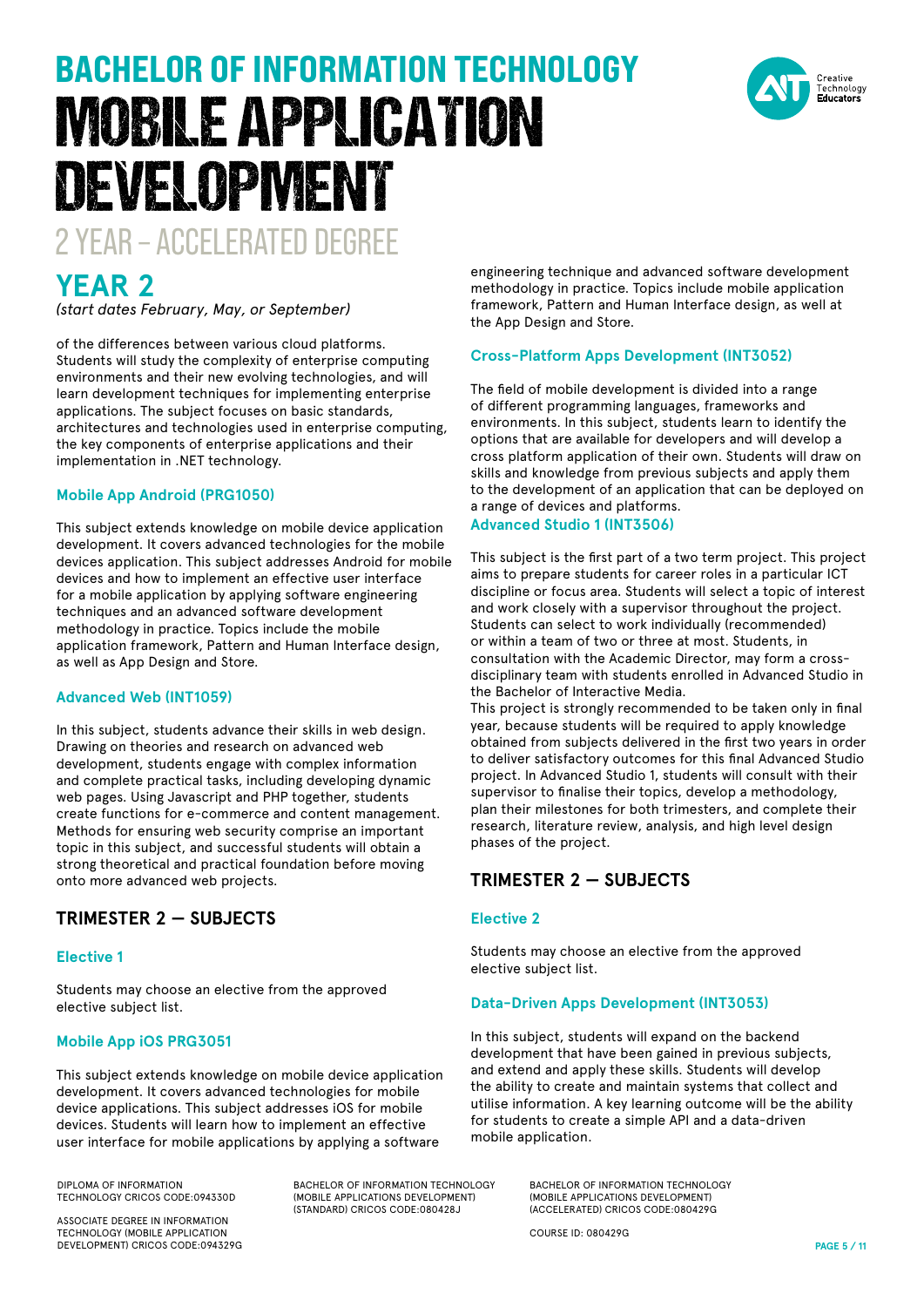

In this subject, students develop and apply a solution to a real business problem and to gain practical hands-on experience, and insight into a typical client software development cycle. Students will work on a product to gain experience of a typical workplace environment, teamwork and workplace roles in a typical business environment.

#### **Advanced Studio 2 (INT3516)**

This subject is the second part of a two term project. Students must successfully complete Advanced Studio 1 in order to enrol in this subject. In Advanced Studio 1, students would have already selected their topics, completed the research and analysis parts of the project.

In Advanced Studio 2, students will continue their projects from Advanced Studio 1, and complete their projects with low level design, implementation, prototype and final presentation according to a timeline and plan as set in Advanced Studio 1. The whole project encourages students to properly complete a project of their own, following industry processes, standards and disciplines in order to prepare students for career roles in their focus area.

| <b>YEAR1</b>                         |                                                                                                         |                                                   |                                            |                                       |  |  |
|--------------------------------------|---------------------------------------------------------------------------------------------------------|---------------------------------------------------|--------------------------------------------|---------------------------------------|--|--|
| T1                                   | Introduction to Web INT1012                                                                             | Information Systems<br>CMP1042                    | <b>Foundation Programming</b><br>CMP1041   | Programming I PRG1002                 |  |  |
| T <sub>2</sub>                       | Database Systems PRG1048                                                                                | Introduction to Software<br>& Engineering CMP1043 | Discrete Mathematics<br>PRG1010            | Programming II PRG1006                |  |  |
| <b>EXIT: DIPLOMA OF IT</b>           |                                                                                                         |                                                   |                                            |                                       |  |  |
| T <sub>3</sub>                       | <b>Basic Game Engine</b><br>Programming INT2001                                                         | Digital Project<br>Management INT1050             | Systems Analysis<br>and Design CMP3045     | <b>Foundation Networks</b><br>CMP3044 |  |  |
| <b>YEAR 2</b>                        |                                                                                                         |                                                   |                                            |                                       |  |  |
| <b>T1</b>                            | Interface & Experience<br>Design DES1060                                                                | <b>Enterprise Systems</b><br>CMP1046              | Mobile App Android<br>PRG1050              | Advanced Web INT1059                  |  |  |
| <b>EXIT: ASSOCIATE DEGREE OF IT*</b> |                                                                                                         |                                                   |                                            |                                       |  |  |
| T <sub>2</sub>                       | Elective 1                                                                                              | Mobile App iOS PRG3051                            | Cross-Platform Apps<br>Development INT3052 | Advanced Studio 1 INT3506             |  |  |
| T <sub>3</sub>                       | Elective 2                                                                                              | <b>Advanced Game</b><br>Development INT3030       | External Project SPC3039                   | Advanced Studio 2 INT3516             |  |  |
| <b>EXIT: BACHELOR OF IT*</b>         |                                                                                                         |                                                   |                                            |                                       |  |  |
|                                      | * Students studying this qualification do so with a specialist focus on MORILE APPLICATION DEVELOPMENT. |                                                   |                                            |                                       |  |  |

alification do so with a specialist focus on MOBILE APPLICATION DEVELOPMENT

DIPLOMA OF INFORMATION TECHNOLOGY CRICOS CODE:094330D

ASSOCIATE DEGREE IN INFORMATION TECHNOLOGY (MOBILE APPLICATION DEVELOPMENT) CRICOS CODE:094329G BACHELOR OF INFORMATION TECHNOLOGY (MOBILE APPLICATIONS DEVELOPMENT) (STANDARD) CRICOS CODE:080428J

BACHELOR OF INFORMATION TECHNOLOGY (MOBILE APPLICATIONS DEVELOPMENT) (ACCELERATED) CRICOS CODE:080429G

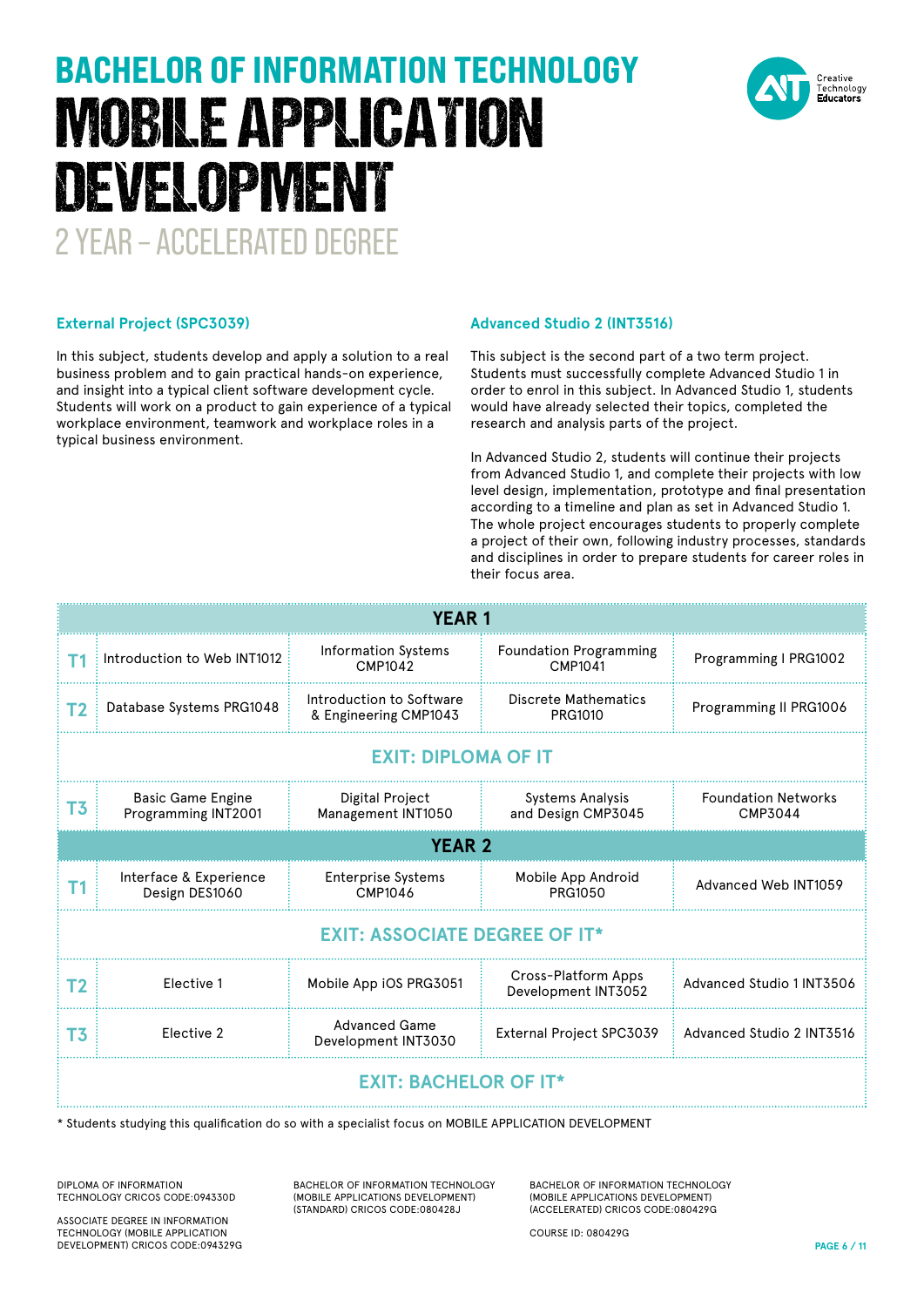# BACHELOR OF INFORMATION TECHNOLOGY MOBILE APPLICATION DEVELOPMENT

3 YEAR – STANDARD DEGREE

# **YEAR 1**

*(start dates February, May, or September)*

#### **TRIMESTER 1 — SUBJECTS**

#### **Introduction to Web (INT1012)**

This subject introduces HTML markup language, which is the essential language used in web development. It will focus on HTML, CSS and introduction to web scripting language libraries as they relate to modern practices in web development. Students will actively learn how to use these languages to facilitate the building of modern, attractive and reliable websites. This subject underpins each student's practical knowledge, as they progress with confidence into more complex web development. They will learn to build simple and responsive web pages with HTML, including basic page content structure, applying formatting styles using CSS, and understanding how web scripting libraries is used for basic interactivity. Throughout the semester and by the end of the subject, students will be on their way to becoming front-end developers, helping to build portfolios with a skill-set needed for many positions in this fast-developing area of IT.

#### **Information Systems (CMP1042)**

The subject provides students with an overview of existing and emerging technologies that affect the operations and management of a business. Students will investigate the relationships businesses have with external entities, for example, customers, suppliers and regulators, and the products and services they offer. The first half of the subject is structured to help students understand why and how information systems are used by organisations. The subject covers how to develop the problem solving, interpersonal communication and analytical skills required for developing an information system for clients. Students learn the theories and applications of information systems. In the second half of the subject the focus is on the specific technologies comprising information systems and their development.

#### **Foundation Programming (CMP1041)**

This subject provides essential skills in the conceptualisation and techniques of programming and software design. It introduces techniques for designing algorithms and implementing them as computer programs using a high-level programming language. Emphasis is placed on real world processing tasks, involving students in interactive program development, execution and verification. Students will learn techniques such as debugging and testing. Major areas that are covered will include OOP, data and controlling flow, and arrays. Students will also learn the basic design elements of programming and how to construct solutions using specifications. This subject is a part of system development management and system design that is a fundamental element of all information technologies programs. It builds on developed skills in development tools used and software development to focus on the creation of software projects.

DIPLOMA OF INFORMATION TECHNOLOGY CRICOS CODE:094330D

ASSOCIATE DEGREE IN INFORMATION TECHNOLOGY (MOBILE APPLICATION DEVELOPMENT) CRICOS CODE:094329G

BACHELOR OF INFORMATION TECHNOLOGY (MOBILE APPLICATIONS DEVELOPMENT) (STANDARD) CRICOS CODE:080428J

### **TRIMESTER 2 — SUBJECTS**

#### **Programming 1 (PRG1002)**

This subject contains the knowledge and skills required for understanding fundamental programming. During the subject, students will learn how to apply programming concepts, basic variables, constants and functions to build small programs. The information covered in this subject is essential for programmers at all levels.

#### **Database Systems (PRG1048)**

This subject introduces basic concepts and principles of database systems, especially relational databases, to emphasise the importance of a well-designed database in practice. Students will learn how data is structured and managed within a relational database. This subject is structured to walk students through the necessary steps to design conceptual and relational models, and implement these using basic DDL-SQL commands. Basic and advanced DML-SQL commands are also presented to enable retrieving accurate information from the database. Students are also encouraged to further explore other aspects of database systems, such as security and future databases.

#### **Introduction to Software Engineering (CMP1043)**

This subject provides students with the skills and knowledge to design sound structured computer programs and then moves into a detailed examination of object oriented analysis and design using the Unified Modelling Language (UML). Students will understand the concepts and application of UML to software development, and will have opportunities to use UML for software creation while developing further understanding of software concepts and problem solving approaches. The role of software engineer and the software development life cycle will also be covered.

### **TRIMESTER 3 — SUBJECTS**

#### **Discrete Mathematics (PRG1010)**

Discrete Mathematics introduces students to a wide range of terminology and tools that have particular use in computer science. In this subject, emphasis is placed on mathematical and computational skills. Students will also focus on developing reasoned arguments and creating clarity through the exploration of number systems, matrix operations, algorithms, and discrete structures, such as sets, graphs, combinatorics and logic. Students critically review case studies of traditional and electronic games to modern games and contemporary industry standards. The outcome will be the ability for the student to design engaging and effective games and game mechanics.

> BACHELOR OF INFORMATION TECHNOLOGY (MOBILE APPLICATIONS DEVELOPMENT) (ACCELERATED) CRICOS CODE:080429G

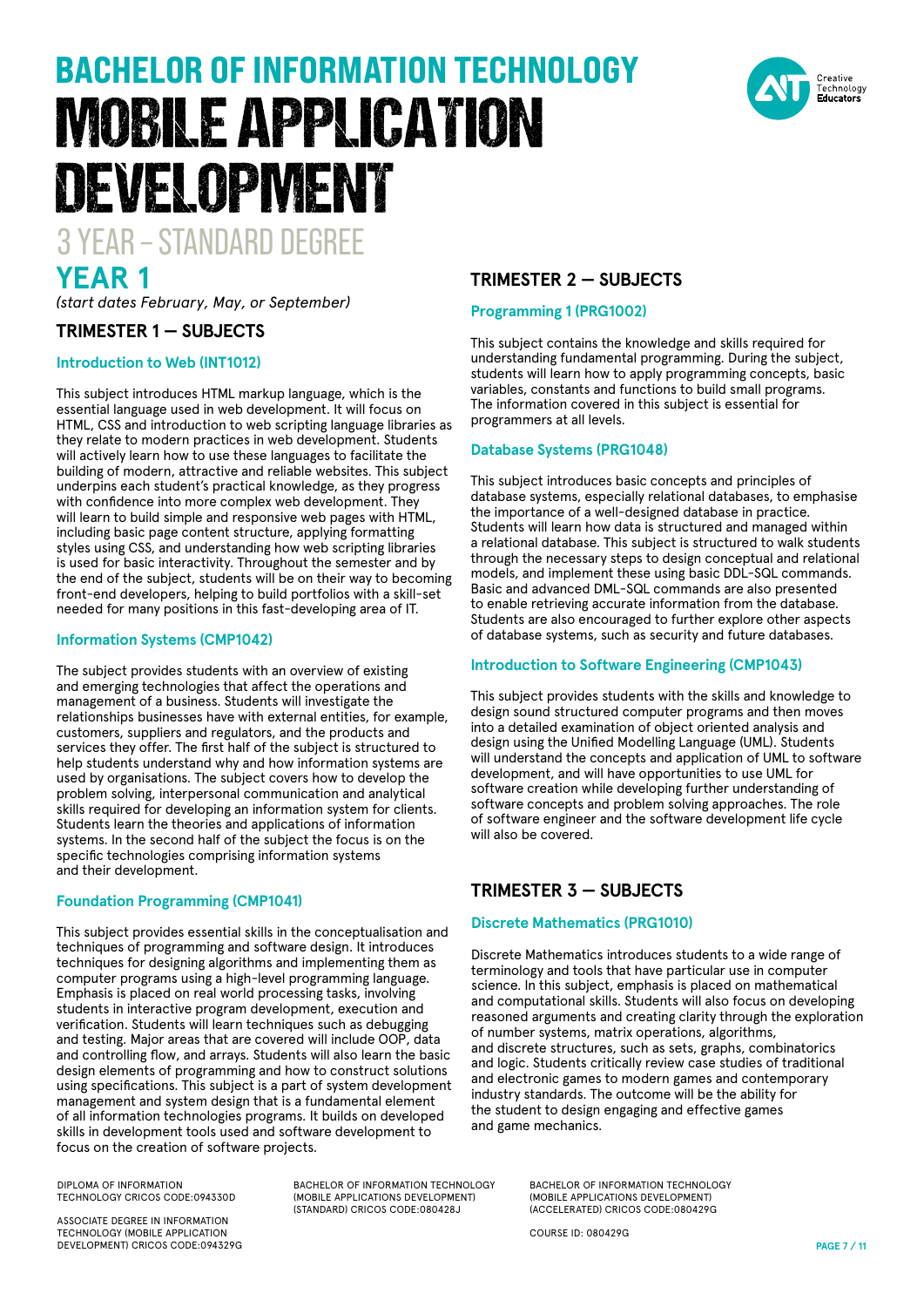#### **Programming II (PRG1006)**

This subject builds on the knowledge and skills students obtain in an intermediate programming subject. Students learn how to create and use classes to build object-oriented programs. This subject covers the fundamental programming concepts that all object-oriented programmers require including objectorientation; classes, objects and interfaces; basic structures; special member functions; declarations and statements; standard libraries; and exception handling.

# **YEAR 2**

*(start dates February, May, or September)*

#### **TRIMESTER 1 — SUBJECTS**

#### **JAVA (PRG1049)**

This subject continues the examination of object-oriented programming using Java. It also introduces graphical user interface development using Java. Students learn the fundamental principles of interface development and are then required to apply these in the development of a program with a graphical interface. Students also examine database connectivity and network application development using Java.

#### **Digital Project Management (INT1050)**

This subject covers the basic principles of project management. Students will learn the essential theory of managing projects and will work in small teams to produce proper and complete documentation for a small project of their choice. The emphasis is on the project management of typical tasks and on providing a thorough understanding of how formal project management can be vital for the successful completion of major tasks which may require many resources. The project management skills gained can be applied to a wide range of project types and contexts.

#### **Systems Analysis and Design (CMP3045)**

This subject introduces basic principles of software requirements, analysis and design. The objectives are to establish a requirement analysis and design templates for where more detailed material regarding specific aspects of requirements and design techniques and issues fit. In doing so students will apply their skills and knowledge of understanding requirements, a range of modelling techniques, methodologies and approaches.

#### **TRIMESTER 2 — SUBJECTS**

#### **Foundation Networks (CMP3044)**

This introductory networking subject is designed to orient students in the basics of how data is exchanged and how small networks are designed and implemented. It will give students an

DIPLOMA OF INFORMATION TECHNOLOGY CRICOS CODE:094330D BACHELOR OF INFORMATION TECHNOLOGY (MOBILE APPLICATIONS DEVELOPMENT) (STANDARD) CRICOS CODE:080428J

ASSOCIATE DEGREE IN INFORMATION TECHNOLOGY (MOBILE APPLICATION DEVELOPMENT) CRICOS CODE:094329G

understanding of the basic concepts and operations of networks, such as the internet and data networks (LANs and WANs). Topics will include TCP/ IP and OSI network layers, transmission, error detection and correction, and an overview of network security and management.

#### **Interface & Experience Design (DES1060)**

This subject teaches students how to design, implement and evaluate user interfaces to meet predefined quality characteristics of functionality. Students will also learn to create a user centric experience for web and application design. Concepts, theories and technologies underlying the methods and techniques are introduced and explained. Students will apply all that they have learned to develop and implement interactive user interfaces for systems, applications, products or services.

#### **Enterprise Systems (CMP1046)**

This subject introduces current enterprise computing concepts, challenges and opportunities. Students will learn the main components of the enterprise computing environment and its component-based and service-based oriented architectures, and will develop an understanding of the differences between various cloud platforms. Students will study the complexity of enterprise computing environments and their new evolving technologies, and will learn development techniques for implementing enterprise applications. The subject focuses on basic standards, architectures and technologies used in enterprise computing, the key components of enterprise applications and their implementation in .NET technology.

### **TRIMESTER 3 — SUBJECTS**

#### **Mobile App Android (PRG1050)**

This subject extends knowledge on mobile device application development. It covers advanced technologies for the mobile devices application. This subject addresses Android for mobile devices and how to implement an effective user interface for a mobile application by applying software engineering techniques and an advanced software development methodology in practice. Topics include the mobile application framework, Pattern and Human Interface design, as well as App Design and Store.

#### **Advanced Web (INT1059)**

In this subject, students advance their skills in web design. Drawing on theories and research on advanced web development, students engage with complex information and complete practical tasks, including developing dynamic web pages. Using Javascript and PHP together, students create functions for e-commerce and content management. Methods for ensuring web security comprise an important topic in this subject, and successful students will obtain a strong theoretical and practical foundation before moving onto more advanced web projects.

> BACHELOR OF INFORMATION TECHNOLOGY (MOBILE APPLICATIONS DEVELOPMENT) (ACCELERATED) CRICOS CODE:080429G

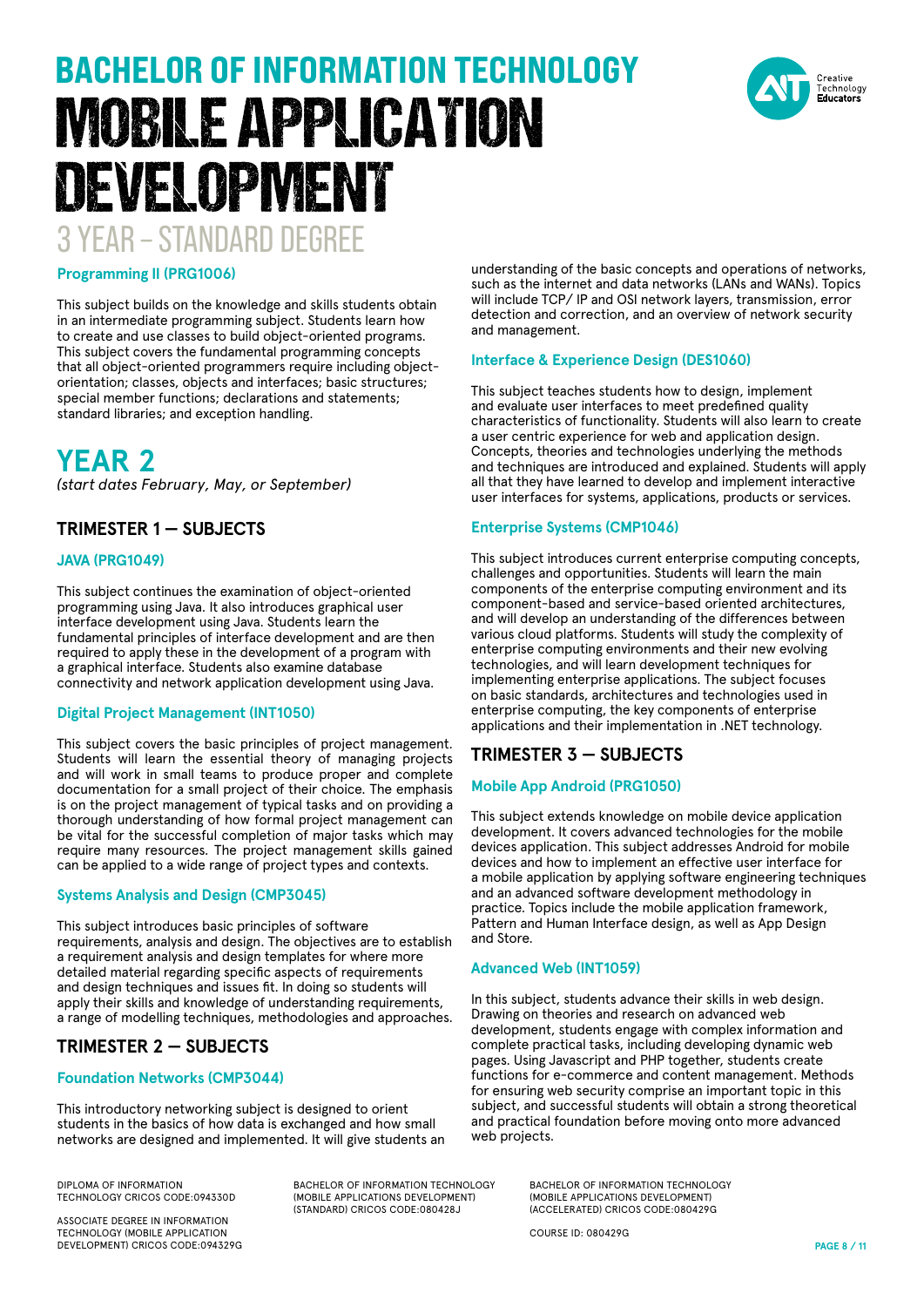

*(start dates February, May, or September)*

### **TRIMESTER 1 — SUBJECTS**

#### **Elective 1**

Students may choose an elective from the approved elective subject list.

#### **Mobile App iOS PRG3051**

This subject extends knowledge on mobile device application development. It covers advanced technologies for mobile device applications. This subject addresses iOS for mobile devices. Students will learn how to implement an effective user interface for mobile applications by applying a software engineering technique and advanced software development methodology in practice. Topics include mobile application framework, Pattern and Human Interface design, as well at the App Design and Store.

#### **Cross-Platform Apps Development (INT3052)**

The field of mobile development is divided into a range of different programming languages, frameworks and environments. In this subject, students learn to identify the options that are available for developers and will develop a cross platform application of their own. Students will draw on skills and knowledge from previous subjects and apply them to the development of an application that can be deployed on a range of devices and platforms.

### **TRIMESTER 2 — SUBJECTS**

#### **Advanced Studio 1 (INT3506)**

This subject is the first part of a two term project. This project aims to prepare students for career roles in a particular ICT discipline or focus area. Students will select a topic of interest and work closely with a supervisor throughout the project. Students can select to work individually (recommended) or within a team of two or three at most. Students, in consultation with the Dean of Studies, may form a cross-disciplinary team with students enrolled in Advanced Studio in the Bachelor of Interactive Media.

This project is strongly recommended to be taken only in final year, because students will be required to apply knowledge obtained from subjects delivered in the first two years in order to deliver satisfactory outcomes for this final Advanced Studio project. In Advanced Studio 1, students will consult with their supervisor to finalise their topics, develop a methodology, plan their milestones for both trimesters, and complete their research, literature review, analysis, and high level design phases of the project.

#### **Elective 2**

Students may choose an elective from the approved elective subject list.

#### **Data-Driven Apps Development (INT3053)**

In this subject, students will expand on the backend development that has been gained in previous subjects, and extend and apply these skills. Students will develop the ability to create and maintain systems that collect and utilise information. A key learning outcome will be the ability for students to create a simple API and a data-driven mobile application.

#### **TRIMESTER 3 — SUBJECTS**

#### **External Project (SPC3039)**

In this subject, students develop and apply a solution to a real business problem and to gain practical hands-on experience, and insight into a typical client software development cycle. Students will work on a product to gain experience of a typical workplace environment, teamwork and workplace roles in a typical business environment.

#### **Advanced Studio 2 (INT3516)**

This subject is the second part of a two term project. Students must successfully complete Advanced Studio 1 in order to enrol in this subject. In Advanced Studio 1, students would have already selected their topics, completed the research and analysis parts of the project.

In Advanced Studio 2, students will continue their projects from Advanced Studio 1, and complete their projects with low level design, implementation, prototype and final presentation according to a timeline and plan as set in Advanced Studio 1. The whole project encourages students to properly complete a project of their own, following industry processes, standards and disciplines in order to prepare students for career roles in their focus area.

DIPLOMA OF INFORMATION TECHNOLOGY CRICOS CODE:094330D

ASSOCIATE DEGREE IN INFORMATION TECHNOLOGY (MOBILE APPLICATION DEVELOPMENT) CRICOS CODE:094329G BACHELOR OF INFORMATION TECHNOLOGY (MOBILE APPLICATIONS DEVELOPMENT) (STANDARD) CRICOS CODE:080428J

BACHELOR OF INFORMATION TECHNOLOGY (MOBILE APPLICATIONS DEVELOPMENT) (ACCELERATED) CRICOS CODE:080429G

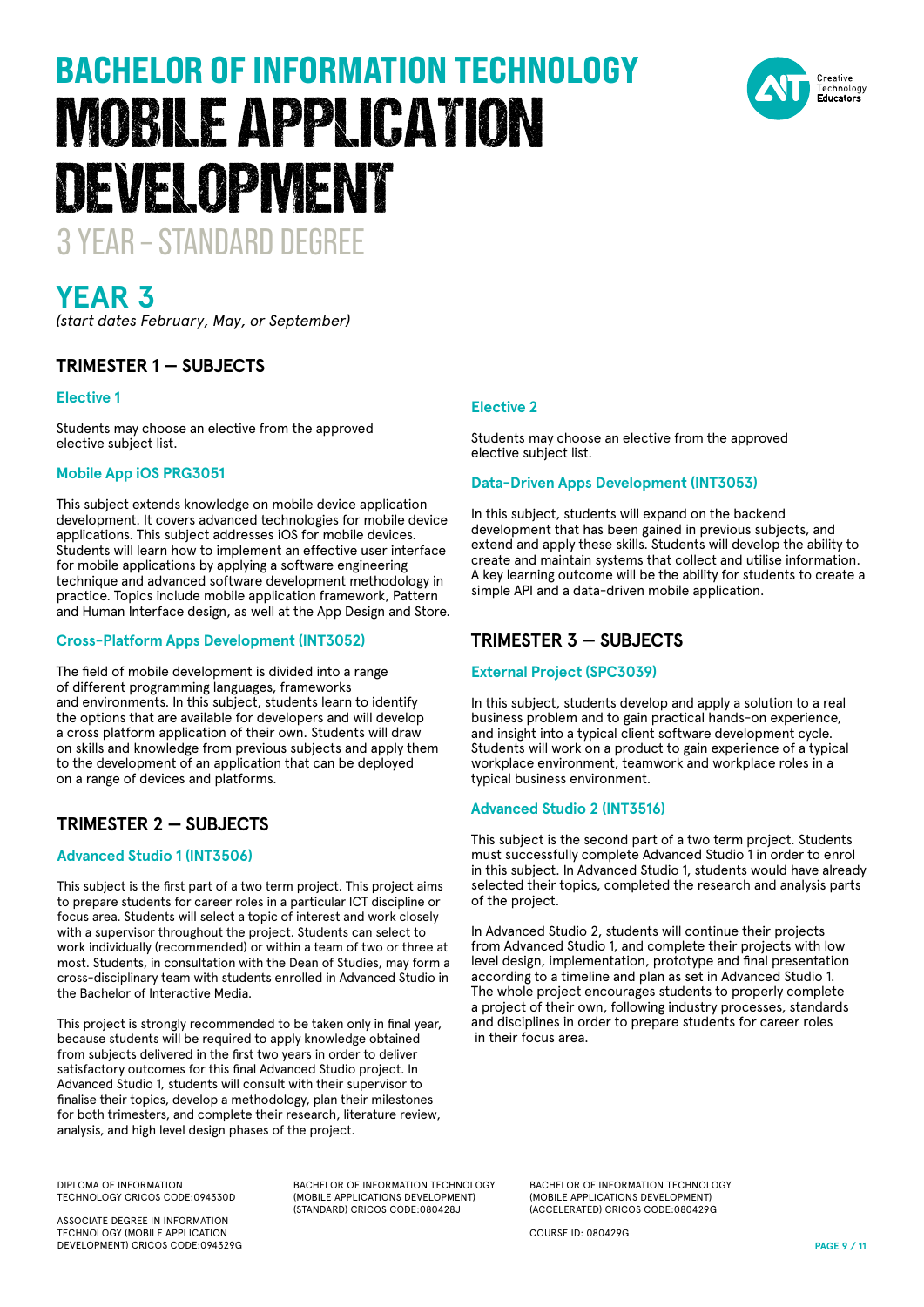

| <b>YEAR1</b>                         |                                         |                                          |                                                   |  |  |  |
|--------------------------------------|-----------------------------------------|------------------------------------------|---------------------------------------------------|--|--|--|
| T1                                   | Introduction to Web INT1012             | Information Systems CMP1042              | <b>Foundation Programming</b><br>CMP1041          |  |  |  |
| T <sub>2</sub>                       | Programming I PRG1002                   | Database Systems PRG1048                 | Introduction to Software<br>& Engineering CMP1043 |  |  |  |
| T <sub>3</sub>                       | <b>Discrete Mathematics PRG1010</b>     | Programming II PRG1006                   |                                                   |  |  |  |
| <b>EXIT: DIPLOMA OF IT</b>           |                                         |                                          |                                                   |  |  |  |
| <b>YEAR 2</b>                        |                                         |                                          |                                                   |  |  |  |
| T1                                   | JAVA PRG1049                            | Digital Project<br>Management INT1050    | <b>Systems Analysis</b><br>and Design CMP3045     |  |  |  |
| T <sub>2</sub>                       | <b>Foundation Networks</b><br>(CMP3044) | Interface & Experience<br>Design DES1060 | Enterprise Systems CMP1046                        |  |  |  |
| T <sub>3</sub>                       | Mobile App Android PRG1050              | Advanced Web INT1059                     |                                                   |  |  |  |
| <b>EXIT: ASSOCIATE DEGREE OF IT*</b> |                                         |                                          |                                                   |  |  |  |
| <b>YEAR 3</b>                        |                                         |                                          |                                                   |  |  |  |
| T <sub>1</sub>                       | Elective 1                              | Mobile App iOS PRG3051                   | Cross-Platform Apps<br>Development INT3052        |  |  |  |
| T <sub>2</sub>                       | Advanced Studio 1 INT3506               | Elective 2                               | Data-Driven Apps<br>Development INT3053           |  |  |  |
| T <sub>3</sub>                       | External Project SPC3039                | Advanced Studio 2 INT3516                |                                                   |  |  |  |
| <b>EXIT: BACHELOR OF IT*</b>         |                                         |                                          |                                                   |  |  |  |

\* Students studying this qualification do so with a specialist focus on MOBILE APPLICATION DEVELOPMENT

DIPLOMA OF INFORMATION TECHNOLOGY CRICOS CODE:094330D

ASSOCIATE DEGREE IN INFORMATION TECHNOLOGY (MOBILE APPLICATION DEVELOPMENT) CRICOS CODE:094329G BACHELOR OF INFORMATION TECHNOLOGY (MOBILE APPLICATIONS DEVELOPMENT) (STANDARD) CRICOS CODE:080428J

BACHELOR OF INFORMATION TECHNOLOGY (MOBILE APPLICATIONS DEVELOPMENT) (ACCELERATED) CRICOS CODE:080429G